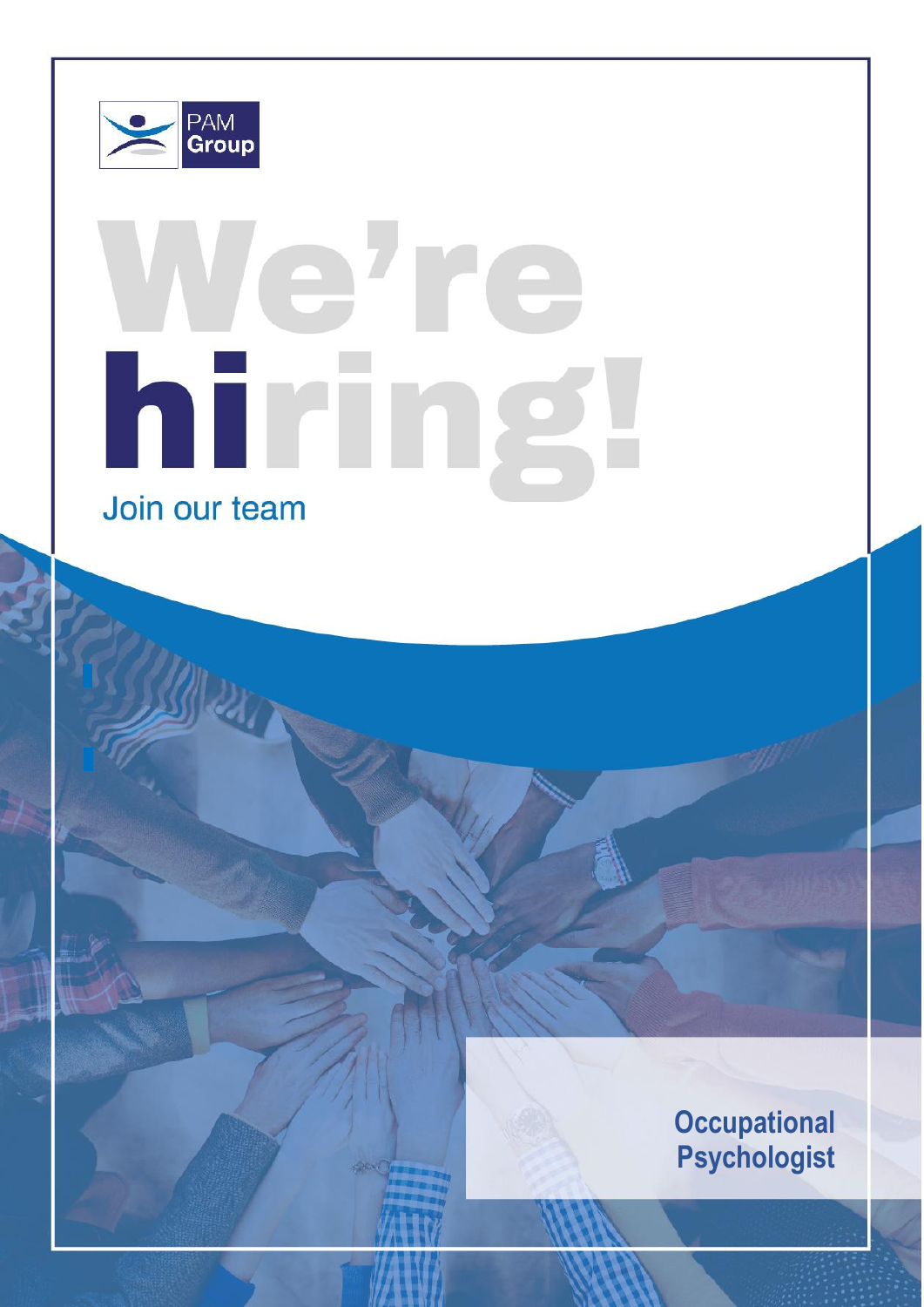

Role: Occupational Psychologist Reporting to: Director of Psychology Location: Homebased with occasional travel. Post holder must be flexible to travel to offices in Warrington & Milton Keynes.

### **Role:**

ToHealth is a new division of PAM Group – an occupational health and wellbeing provider. This exciting new role will support the neurodiversity and disability support division as we seek to deliver new services to employees.

Reporting to the Director or Psychology, you will be working with a multi-disciplinary team to enable delivery of our services which include: workplace needs assessments, cognitive diagnostic assessments, ergonomic assessments, assistive technology supply and training, coaching and disability awareness training.

This is a home-based role with some travel as and when required including to our Milton Keynes or Warrington office and client sites.

To Health currently delivers a range of services and assessments to both the private and public sector and consumers. Those assessments include supporting employee's/clients with disability (neurodiversity) in the workplace and independent students and individuals.

- ❖ Reporting to the Director of Psychology
- ❖ Providing a range of services to our clients to meet the needs of their neurodiverse employees
- ❖ Design and delivery of awareness training sessions
- ❖ Coaching with neurodiverse employees
- ❖ Delivery of Diagnostic Assessments
- ❖ Supporting the build of our service offerings
- ❖ Working closely with members of our multidisciplinary team
- ❖ Willing to work on ad hoc projects

# **About You:**

- ❖ Chartered Psychologist registered with the HCPC
- ❖ Educated to Masters level in Occupational Psychology (minimum)
- ❖ BPS certificates in Ability (Level A) and Personality (Level B) testing
- ❖ Experience of conducting neurodiversity assessments using a range of assessment tools including the WAIS-IV (face to face and remotely).
- ❖ Knowledge of a range of Pan Disability/Specific Learning Difficulties/Neurodiverse conditions including Dyslexia, Autism, ADHD, Dyscalculia, DCD/Dyspraxia
- ❖ Awareness of current research and practice in the field of neurodiversity
- ❖ Experience of conducting workplace needs assessments for neurodiverse employees
- ❖ Coaching experience preferably with neurodiverse clients
- ❖ Designing training courses
- ❖ Conducting training and delivering client facing presentations
- ❖ Strong communication skills and ability to adapt style of communication
- ❖ Offering a tailored approach to meet individual neurodivergent employee needs
- ❖ Report writing skills and ability to justify advice and recommendations
- ❖ IT skills
- ❖ Ability to work within KPIs and Service Level agreements
- ❖ Full drivers' licence
- ❖ Coaching/Counselling qualification through a recognised body
- ❖ Desire to work in a start-up culture